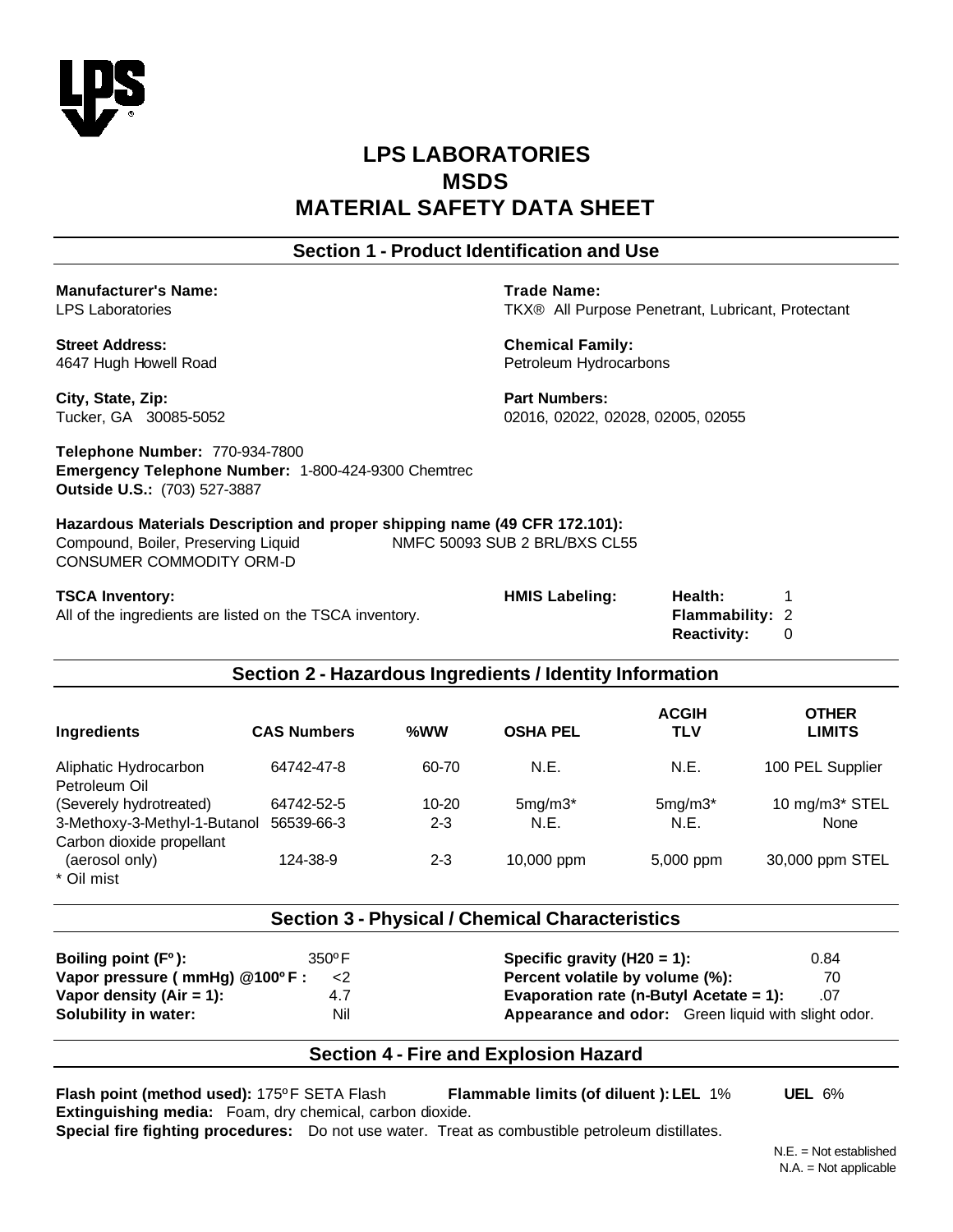#### **Section 5 - Health Hazard Data**

**Primary route(s) of entry:** Inhalation, eyes

**Health hazard/effects of over exposure:**

**Inhalation:** Headache, dizziness, nausea and anesthetic effects.

- **Eyes:** Irritation.
- **Skin:** Repeated or prolonged contact may cause drying of skin.
- **Ingestion:** Not a likely route of exposure. Low order of oral toxicity; however minute amount aspirated into lungs during ingestion may cause severe pulmonary injury.

**Medical conditions aggravated by exposure:** None from normal exposure.

| Chemicals listed as potential carcinogen:  | NTP: No | <b>IARC: No</b> | <b>OSHA: No</b> |
|--------------------------------------------|---------|-----------------|-----------------|
| <b>Emergency and first aid procedures:</b> |         |                 |                 |

**Inhalation:** Move to fresh air. Contact physician.

**Eyes:** Flush eyes with plenty of water and contact physician.

**Skin:** Wash with soap and water; apply medicated skin cream.

**Ingestion:** Contains aliphatic hydrocarbons and petroleum oil. Do not induce vomiting. Contact physician immediately.

### **Section 6 - Reactivity Data**

**Stability:** Stable **Conditions to avoid:** Avoid sparks or open flames. See handling and storage precautions. **Incompatibility (Materials to avoid):** Strong oxidizing agents.

**Hazardous decomposition products:** Thermal decomposition may yield carbon monoxide.

**Hazardous polymerization:** Will not occur.

# **Section 7 - Precautions for Safe Handling and Use**

**Steps to be taken in case material is released or spilled:** Ventilate area by opening doors and windows. Remove ignition sources. Remove leaking container and transfer remaining product to another vessel. Prevent product from going into sewers and water sources by diking or impounding. Using appropriate safety equipment, mop up or soak up with absorbent material, such as sand or clay.

**Waste disposal methods:** Dispose of in accordance with local, state and federal regulations for petroleum distillates. **RCRA Hazardous Waste No.:** N.A.

**CERCLA Reportable Quantity:** None

**SARA TITLE III Chemicals:** None

**Precautions to be taken in handling and storage:** Store aerosols below 120ºF and above 32ºF. Store away from ignition sources and avoid breathing vapors.

## **Section 8 - Control Measures**

**Respiratory Protection:** None required if good ventilation is maintained. For enclosed areas, use NIOSH approved organic vapor cartridge respirator or self-contained breathing apparatus.

**Ventilation:** Local exhaust is usually adequate. However, mechanical ventilation should be used when spraying in enclosed areas. Vapor concentration should be minimized as much as possible.

**Protective gloves:** Use NBR or nitrile gloves for liquid handling.

**Eye protection:** For spraying or splashing of solvent, use face shield or goggles.

**Other protective equipment:** None.

**Work/hygienic practices:** Wash hands with soap and water after use and/or before breaks, lunch and at the end of work periods. Remove contaminated clothing and launder before reuse.

# **Section 9 - Preparation Date of MSDS**

The foregoing technical information and recommendations are compiled from sources that are believed to be accurate and reliable. However, they are supplied without warranty or guarantee of any kind either expressed or implied. The purchaser is responsible for selecting and determining the suitability of products for purchaser's particular needs and we disclaim any responsibility for improper applications or misuse of our products in any manner whatsoever.

February 18, 2004 Fred Fugitt, Technical Services Chemist